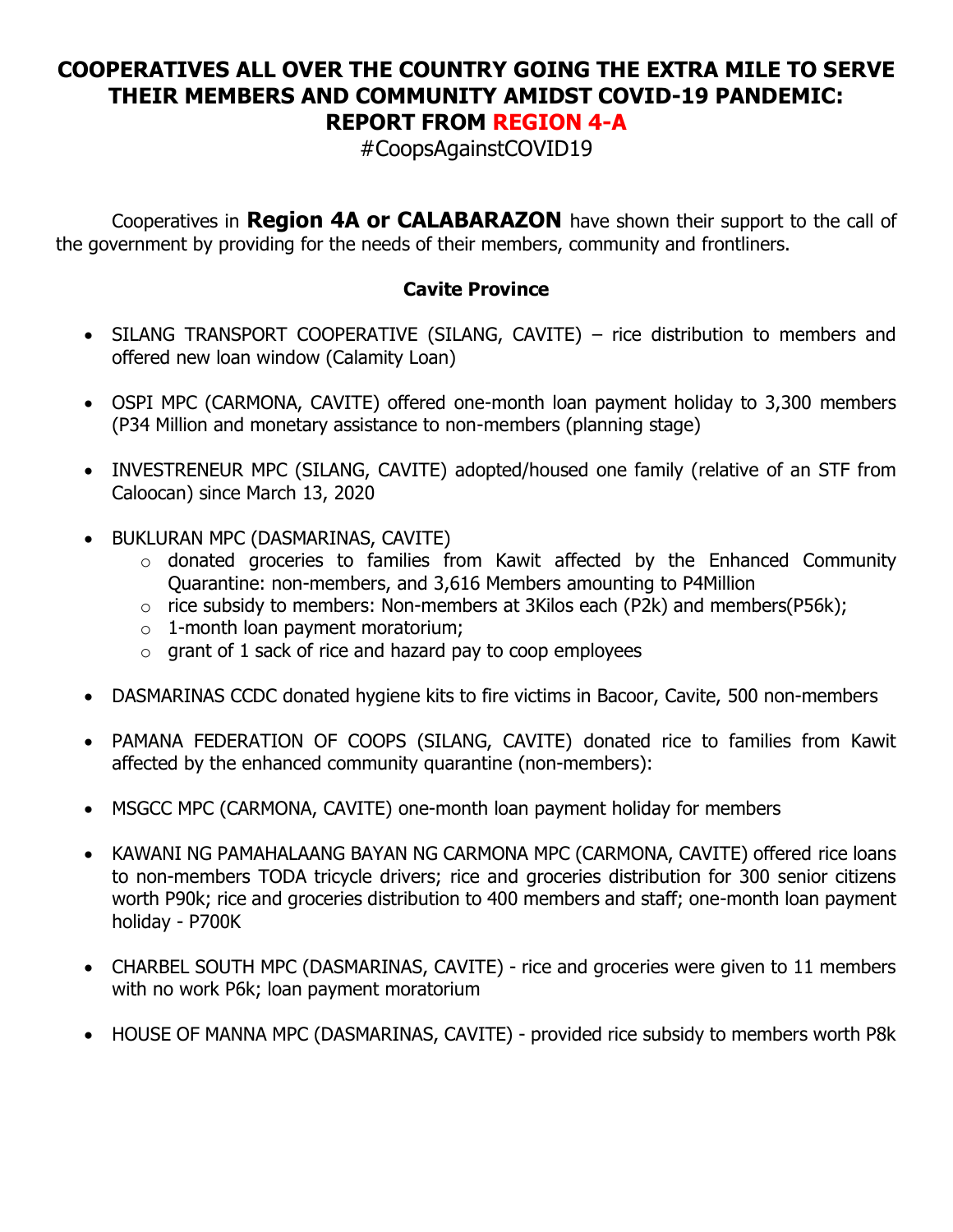• THE ORCHARD EMPLOYEES MPC (CAVITE) provided cash assistance to members @ 2k each; loan payment moratorium; ISC/PR loan without interest to 70 members worth P175k; rice subsidy to members @10 kilos each

## **LAGUNA PROVINCE**

- ATEC Employees Multipurpose Cooperative (Cabuyao City, Laguna) provided financial relief/ reprieve of deduction from all money loans application for one (1) month to 1,974 Members
- Cabuyao Employees Multipurpose Cooperative (CEMPCO) (Cabuyao City, Laguna) offered Emergency Loan amounting to Three Thousand Pesos (Php3,000.00) per member without interest to all 154 members
- CALAMBA MULTI-PURPOSE COOPERATIVE (CAMPCo) (Calamba City, Laguna)
	- o Observed Social Distancing
	- o Provided clients and personnel with sanitizer/alcohol for individual application;
	- $\circ$  Immediate release of loans borrowing; withdrawal of savings of members and receiving loan payment;
	- o Issued 2019 Dividends for members;
	- $\circ$  Personnel were issued in advance the 50% of their 13th pay
- Calamba Parish Development Cooperative (CPDC) (Calamba City, Laguna) released in advance the one (1) month salary of 12 Permanent and Probationary employees/staff
- Calamba Rice Growers MPC (CRG MPC) (Calamba City, Laguna) offered financial assistance for 135 members
- Calamba Water District Employees Multi-Purpose Cooperative (Calamba City, Laguna) made adjustment in their loan facility in terms of loans renewal, i.e., loans may be renewed after 3 months payment
- Cabuyao Market Vendors Multi-Purpose Cooperative (CAMAVEMCO) (Cabuyao City, Laguna) provided free hand sanitizers to 8 employees; sold hand sanitizers and alcohol to 272 members; released in advance the two (2) weeks' salary of 8 employees including the Mid-year bonus; Suspended the daily payment of loans from 272 members for two (2) weeks or until April 14, 2020 without any fines and penalties so that members may use it for their personal needs; A cavan of rice was also provided to the 8 coop employees; and continuously supported members in marketing their products amidst the chaos within the community
- Casile-Guinting Upland Marketing Cooperative (Cabuyao City, Laguna) supplied free 250g Coffee (Café de Cabuyao: Ground blended coffee) to its 107 members and 5 employees
- Kababaihan, Kaibigan ng Bigaa Multipurpose Cooperative (KABIG Multipurpose Cooperative) (Cabuyao City, Laguna) gave 180 pcs. masks to 180 members; and 500 pcs. to the community of Brgy. Bigaa; Financial relief / Deferred payment of loans of 5 members for their capital in "Food Cart Pangkabuhayan"; Financial relief to the 16 membersdeferred remittances and sharing of income of coop from Pangkabuhayan of members;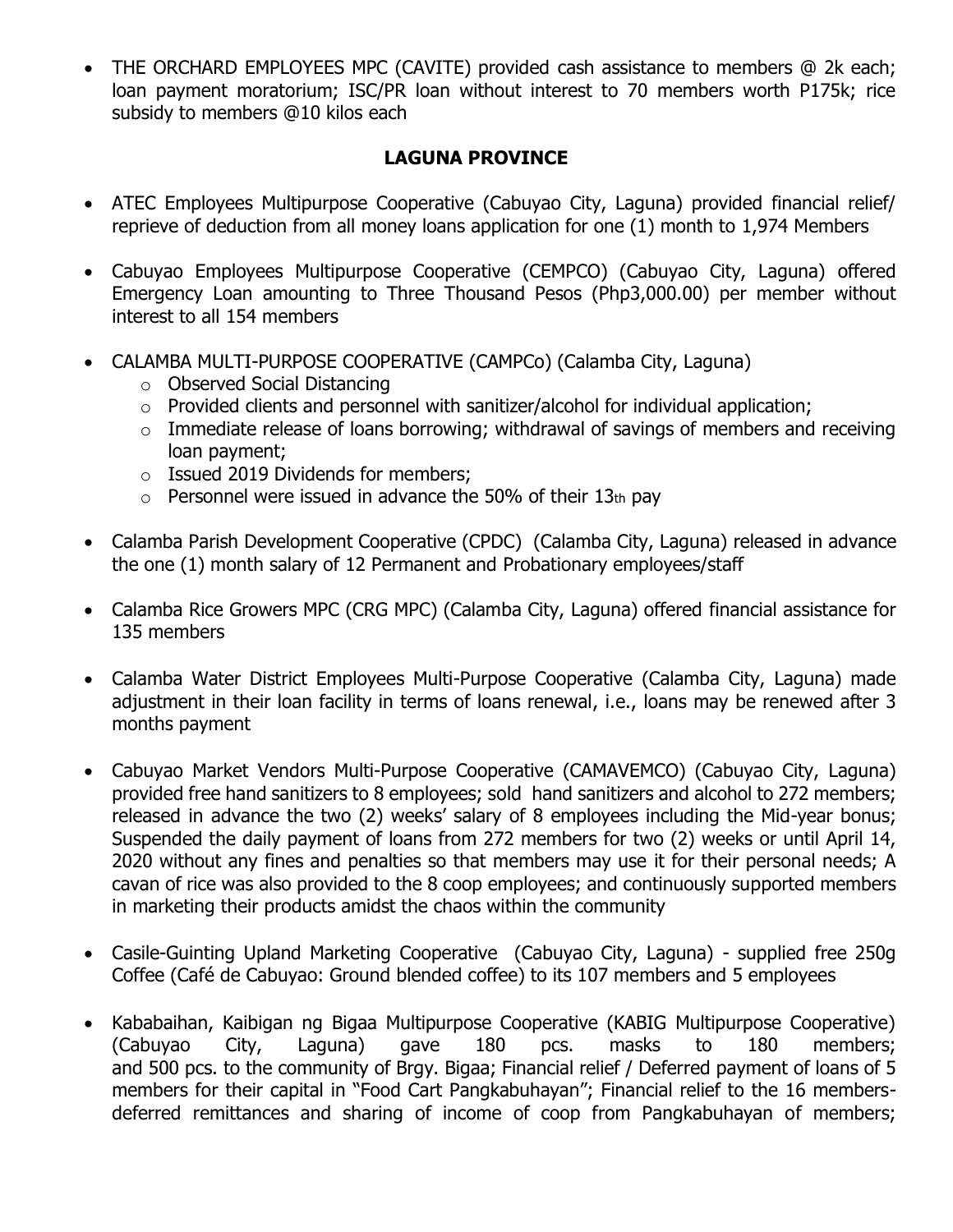Pangkabuhayan of 16 members came from the KABIG MPC distributed in the members of KABIG MPC situated in six (6) Purok of Brgy. Bigaa (Bigasan sa Purok, Food Cart, Beads and Accessories, production of candles, photo service)

- Mamatid (Cabuyao, Laguna)-Festival Mall (Alabang) Transport and Multipurpose Cooperative (MAFESTCO) (Cabuyao City, Laguna) provided financial assistance (Emergency Soft Loan) to 31 members at Ten Thousand Pesos (Php10,000.00) each; Fifty percent (50%) of Surety Bond was returned to 18 Drivers to cover their personal needs; and One Hundred Pesos (Php100.00) daily allowance was allotted or given to 6 staff/dispatchers/relievers
- CMI Employees Multi-Purpose Cooperative (CMI-EMPC) (Cabuyao City, Laguna) offered financial relief/reprieve of deduction from all money loans application; delayed or deferred deduction of all types of loans, including groceries for one (1) month of 1,074 members
- Nestle Employees Multi-Purpose Cooperative (NEMCO) (Cabuyao City, Laguna) suspended payments of all types of loans during the enhanced community quarantine; its 6 permanent cooperative employees will continue to receive their salaries even without operation. The Cooperative also plan to distribute face masks for free to its 286 members, community and area covered, which they will procure from a micro-cooperative located also within the City of Cabuyao. In addition, alcohol and food packs were given to the members and employees. Financial assistance was also given to the 6 coop employees at P13,000.00 each with one cavan of rice.
- NEXPEREON Employees Multipurpose Cooperative (Cabuyao City, Laguna) With Plan to give Two Hundred Pesos (Php200.00) per member, 2600 members, including 7 coop employees; Caliraya-Botocan-Kalayaan MPC (Sta Cruz, Laguna) 1 month deferment of all kinds of loans for 85 members
- Cavinti Farmers Agriculture Coop (Cavinti, Laguna) offered cheaper NFA rice delivered to various barangays in Cavinti
- Majayjay Transport Service and Multi-Purpose Ccooperative (Majayjay, Laguna) offered partial payment of ISC and PR to 267 members, provided 3 kgs. of rice to 267 members and provided 1 unit of PUJ for transporting 20 front liners in their destination
- Sta. Cruz Calamba '44' Transport Service and Multi-Purpose Cooperative (Sta. Cruz, Laguna) provided 150 packed rice, sardines and noodles to all members and non-members
- Adia MPC (Sta. Maria, Laguna) provided financial assistance of P1,000 per member and food packs to community
- Sta. Cruz-Lumban TSMPC (Sta. Cruz, Laguna) provided free rides to their community frontliners
- El Joda TSMPC (Siniloan, Laguna) distributed relief goods to 375 members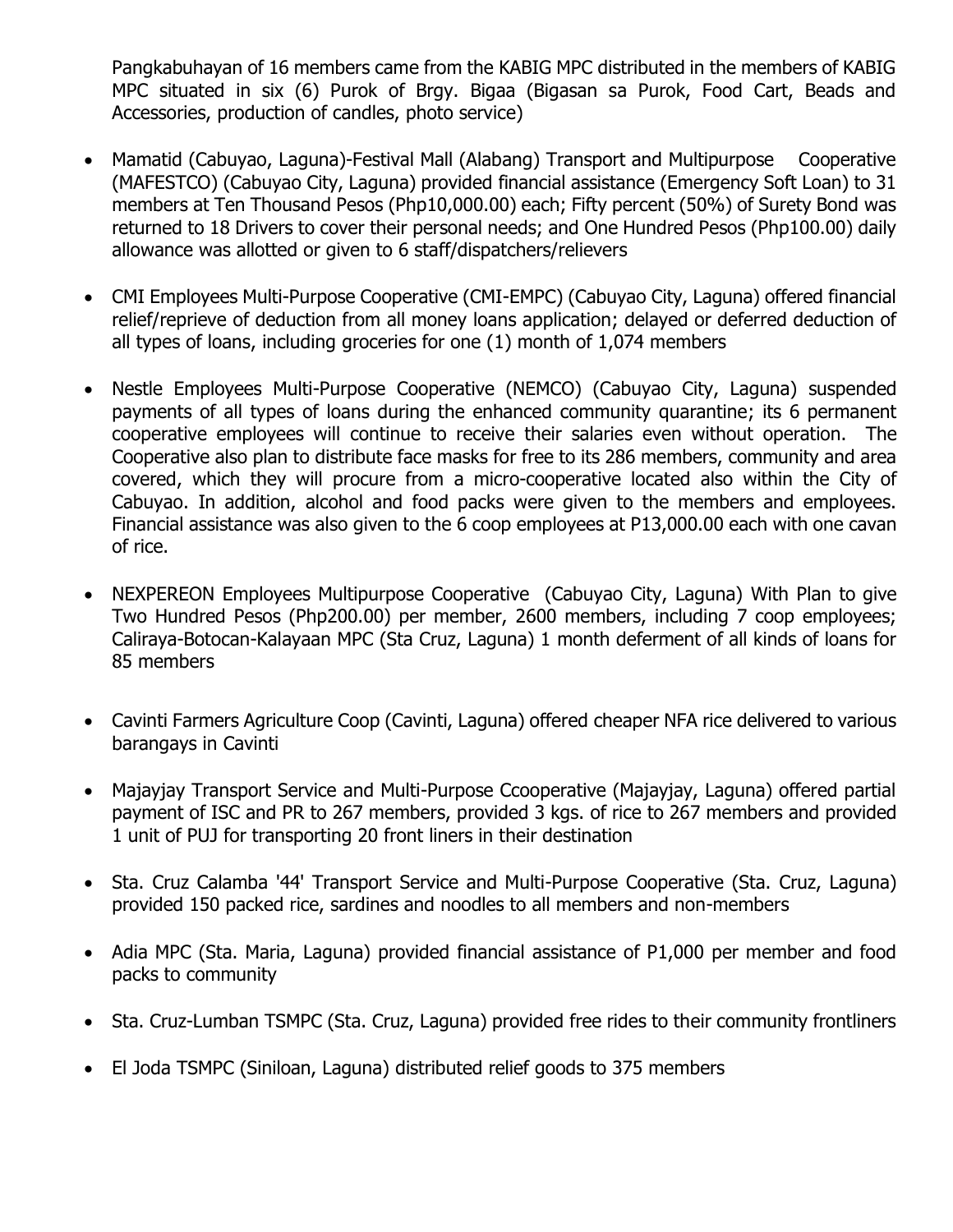- The following cooperatives offered moratorium on the members' loan payment:
	- o Laguna Employees Credit Cooperative (Sta. Cruz, Laguna)
	- o Santa Rosa City Employees MPC (Santa Rosa City)
	- o Holistic Credit Cooperative (Santa Rosa City)
	- o Jeannies Touch MPC (Santa Rosa City)
	- o Laguna Electronics MPC (Biñan City, Laguna)
	- $\circ$  Infinity 8 Credit Cooperative (Biñan City, Laguna)
	- o Huwarang Manggagawa MPC (Biñan City, Laguna)
	- o Isuzu Phils. Corp Employees MPC (Biñan City, Laguna)
	- o Sentrong Ugnayan ng Mamamayang Pilipino MPC-SUMAPI MPC (Sta. Cruz, Laguna)
	- o Caliraya-Botocan- Kalayaan MPC (Sta Cruz, Laguna)
- Binan City Employees MPC (Biñan City, Laguna) offered emergency/calamity loan
- Sunpower Employees MPC (Biñan City, Laguna) offered cash relief loan, cash advance loan, free use of gym to the skeletal force in the company and suspension of payments of loans
- ATM Consumers Cooperative (Biñan City, Laguna), and Denso Ten Employees MPC (City of Santa Rosa, Laguna) gave financial assistance to members
- Government Employees MPC (GEMCO) (San Pablo City, Laguna) offered new loan window (COVID Loan) and distributed relief goods worth P200,000 to different barangays in San Pablo City, Laguna thru the City Government of San Pablo in Laguna. Distributed Interest on Share Capital (ISC) and Patronage Refund (PR)
- Family Multi-purpose Cooperative (FAMPCO) (San Pablo City, Laguna) operated/opened their consumer store but implemented precautionary measures thru getting on line orders from respective members for delivery services. In process for the distribution of ISC and Patronage Refund.
- Los Baños Employees MPC (Los Baños, Laguna) distributed 4 kilos of rice to members and offered moratorium on loans and availment of calamity loan amounting to P5,000
- Rinalisa Transport Service MPC (Nagcarlan, dLaguna) distributed Interest on Share Capital (ISC)and Patronage Refund (PR) in advance
- Liliw Employees MPC (LEMCO) (Liliw, Laguna), and ARD Employees MPC (San Pablo City, Laguna)) credit services available
- Dalubhasan ng Lungsod ng San Pablo (DLSP) MPC (San Pablo City, Laguna) donated P10k to City Government of San Pablo for the distribution of relief goods to various barangays in San Pablo City, Laguna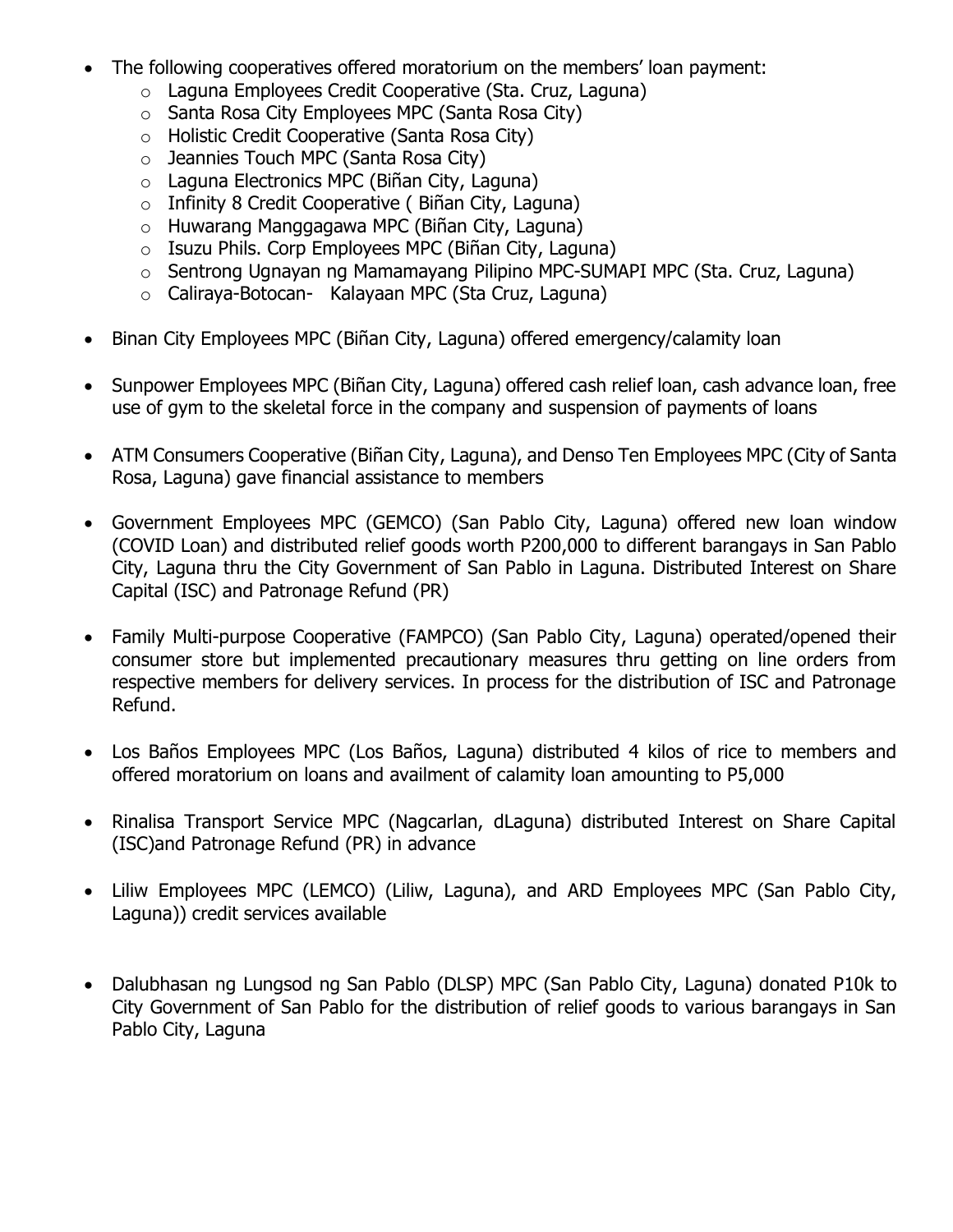

## **QUEZON PROVINCE**

• Lucban Genesis Transport Service & Multi-Purpose Cooperative (Lucban, Quezon) provided Libre Sakay in partnership with LGU of Lucban; Early 13th month pay for 35 employees; Rice subsidy for 150 members-drivers (5kgs/member)

• Rhudarda Multipurpose Cooperative (Quezon) (Polillo Main Office, Jomalig Island Satellite, Patnanungan Satellite Office, Panukulan Satellite Office, Burdeos Satellite Office) offered early disbursement of 2020 14th month pay for 60 employees; Skeletal Workforce; 100% Full Monthly salary of 60 Employees; Strategic Release of 2019 Dividend and Patronage Refund for 5000 members; Installed precautionary measures; sold 29 bags of NFA Rice at cost to LGU for their relief; 30 days loan repayment moratorium

- Yakap at Halik Multi-Purpose Cooperative Quezon 2 (YHMPCQ2) (Padre Burgos, Quezon) relief goods distribution & regular business operations including the 2 Branches
- Lucban Integrated Jeepney Operators, Drivers and Allied Workers Transport Service and Multi-Purpose Cooperative (LIJODA TSMPC) (Lucban, Quezon) Distribution of Relief Goods; Libre Sakay in partnership with LGU of Lucban
- St. Jude Multipurpose Cooperative (Lucena City, Quezon) provided relief goods to the Indigenous People of Lucena
- Lucena Development Multipurpose Cooperative (Lucena City, Quezon) provided relief goods to Indigenous People of Lucena



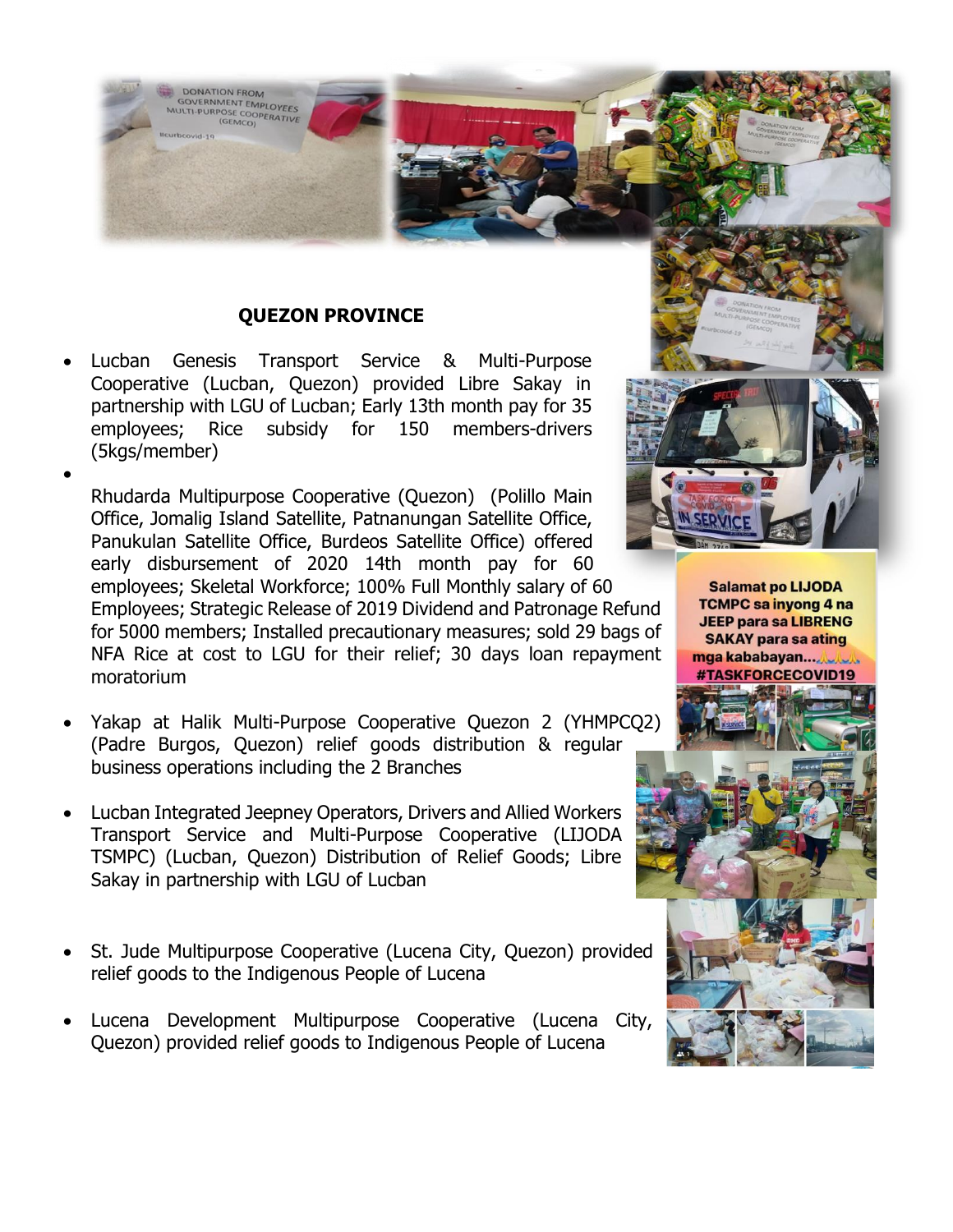- Quezon Pahiyas Van Transport Service and Multi-Purpose Cooperative (QPVTSMPC) (Lucban, Quezon) implemented the "Libre Sakay" project in partnership with LGU of Lucban
- Kooperatiba sa Pagpapaunlad ng Sampaloc (Quezon) Multipurpose Cooperative (KSPS MPC) (Sampaloc Quezon) provided rice to the 14 barangays in Quezon; Conducted orientation on Covid-19 for 210 members and non-members and Disinfection of the office
- Infanta Credit and Development Cooperative (Infanta, Quezon) opened Cooperative transactions

such as deposit, withdrawal, updating of TD, opening and closing of accounts for 3,401 members; ATM operation; acceptance, processing and releasing of guaranteed loans (back to back); distributed 2,615 food assistance pack to 2,615 active members within Real, Infanta, and Polillo groups of island area, each pack worth php 600; provided discount of 30 days loan interest covering March 16 to April 15, 2020 to all types of current accounts for 1,386 borrowers to 1,456 loan accounts; discount of 90 days to loan fines covering March 16, 2020 to April 16, 2020 to all types

of current accounts for 1,386 borrowers to 1,456 loan accounts; early distribution of dividends 2019

PEARLS MPC (Lucban Quezon) offered no penalty for non-payment of loans during lockdown period. Those who will pay their loan amortization on time, despite the crisis, will be given 50% interest discount; COVID LOAN was offered, at the maximum amount of P6,000.00, to be paid up to 1 year

at 4% interest per annum and 1% service fee. First installment will start 3 months after the release of Loans; P300.00 cash relief assistance to all members starting April 01, 2020; Distribution of food packs to personnel at

checkpoints in Lucban, Quezon on April 01, 2020; Continue to offer loans for basic commodities, groceries and meat; 2 months to pay without interest (existing service); Will give 2 sacks of rice per barangay (per request); Released already half of 13th month pay to all regular employees; P500.00 hazard pay for employees who are required to work during lockdown Period; Distribution of PPE to frontliners at Quezon Medical Center and frontliners in Lucban,Quezon (upon availability of supplies)



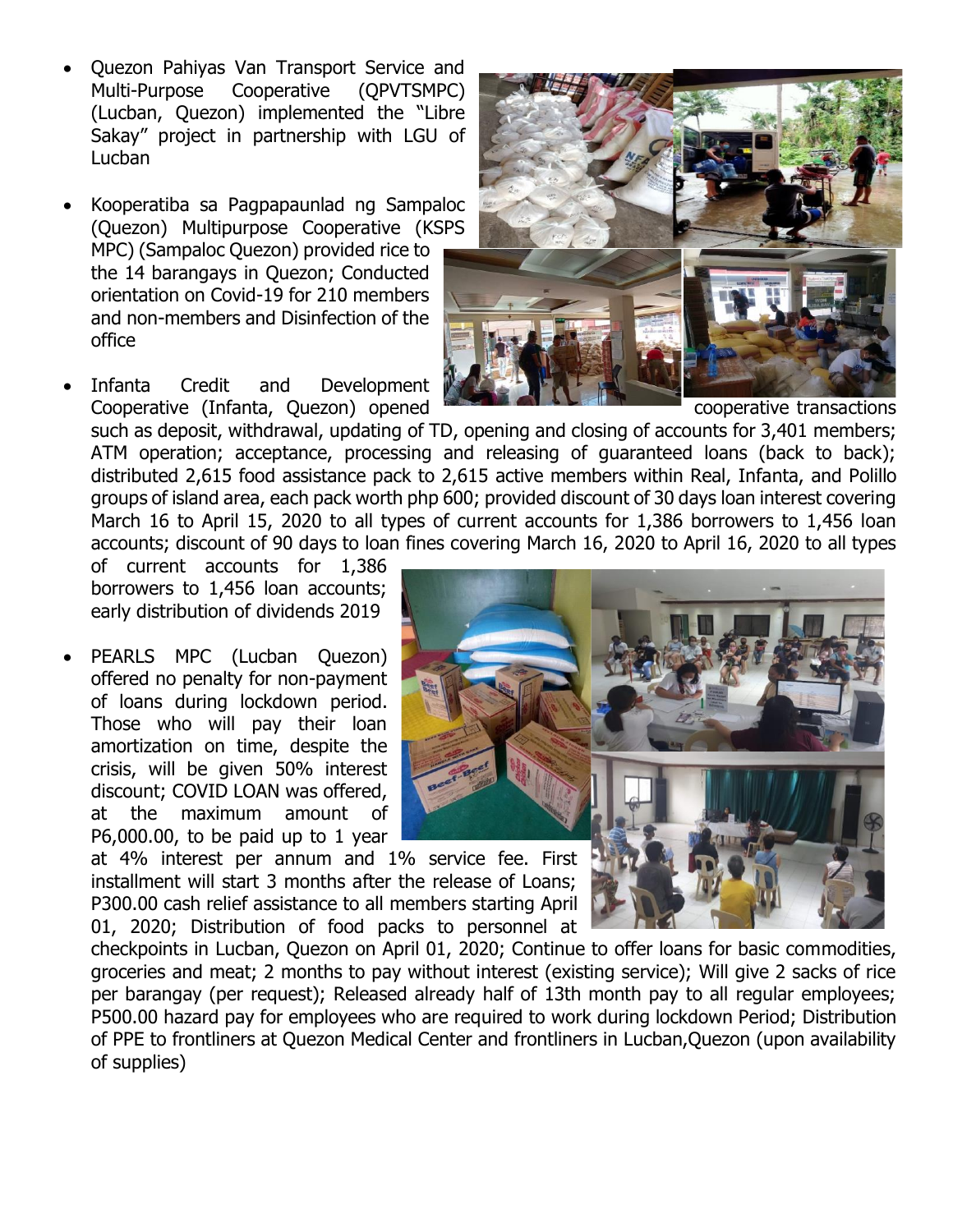- Seafarers' Multi-Purpose Cooperative (Lucban, Quezon) strategic release of 2019 Interest on Share Capital and Patronage Refund for 1,636 members; Calamity loan program; Food assistance
- Lucban District Teachers Multipurpose Cooperative (LDTMPC) (Lucban, Quezon) strategic release of 2019 Interest on Share Capital and Patronage Refund for 275 members; 30 days loan moratorium
- Pagbilao Transport Service Cooperative (Pagbilao, Quezon) provided financial Assistance and distributed 5 kilos of rice to 140 members
- Tayabas City Transport Service Cooperative (Tayabas City, Quezon) offered emergency Loan of Php1,000 without interest payable in one month after the ECQ
- Gumaca Teachers Credit Cooperative (Gumaca, Quezon) Php 30,000 Cash Donation to LGU Gumaca



- Our Lady of the Angels Multipurpose Cooperative (OLAMPC) (Quezon) distributed 5 kilos of rice to 50 members
- Villa Bota Tricycle Transport Service Cooperative (Quezon) distributed 5 kilos of rice
- Atimonan OFW Families Producers Cooperative (Quezon) donated 32 face masks to garbage collectors, tricycle drivers, tanod/traffic enforcers and sewers and their families
- Lamon Bay School of Fisheries and Community Credit Cooperative (LBSFCCC) (Quezon) provided 4 kilos of rice and 4 Ligo sardines to 65 members
- Calauag Transport Service Cooperative (Quezon) offered calamity loan to 32 members and 25 grocery packs to non-members
- Lopez Quezon MPC (Quezon) conducted feeding program and groceries for frontliners (Police, BFP, Brgy. BHW, and Hospitals)
- Sama Sama sa Kaunlaran Multipurpose Cooperative (Tagkawayan) (Quezon) provided grocery packs or relief goods; Cash Donation to Three Barangays, Frontliners, Members, Employees; LGU Tagkawayan



• Pitogo Multipurpose Cooperative (Quezon) distributed food packs and 285 pcs of washable facemask to frontliners, Inter-Agency Task Force (IATF) with LGU Frontliners check points, Brgy. Poctol, Nurse, Tanod, Brgy. Officials and BHW